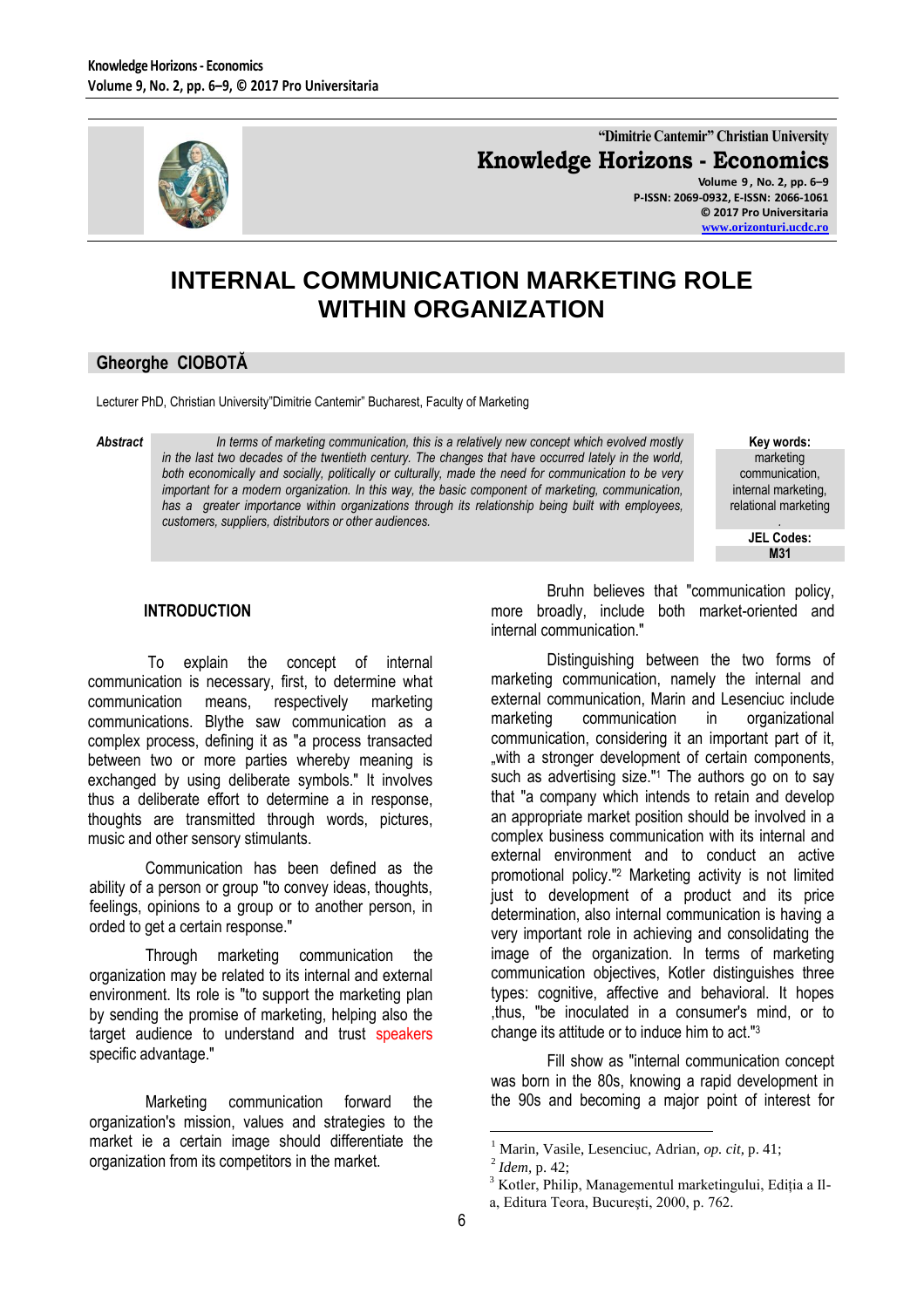academics." It is part of organizational communication type, along with external communication . Internal communication involves finding out what will employees and their conviction to do what the organization wants. On the one hand, employees are of great importance for foreign partners of the organization, not only because of the service or product they provide, but especially due to concerns less obvious such as attitude and how the respective service is offered. On the other hand, management is responsible for allocating resources. Constraining the activities of the organization and its actions, consciously or not, they outline the shape and nature of communication that the organization adopts.

According to Bruhn, "internal communication comprises all activities involving the transmission of messages between colleagues (employees) prospective, current or former employees of an organization in different areas." It distinguishes between several types of communication, depending on its direction. Thus, it speaks vertical communication from top to bottom, this being achieved by messages of the management organization for personnel vertical communication from the bottom up, through personal discussions, system proposals, letters to employees in the journal enterprise and horizontal communication, achieved by informal discussions.

Unlike internal communication, external communication is establishing contacts needed to achieve its object, and promoting effective relationships with various groups (suppliers, distributors, consumers, media). The values conveyed customers, suppliers and distributors through external communication must be accompanied by values of employees, especially those who interact with these external groups. Internal marketing communication is necessary for the internal audience to be motivated and involved in what we do, to be able, then, give audiences a message consistent and coherent external. Communication within and between organizations has a direct impact on marketing effectiveness and "internal communication is linked to and has a great influence on external communication (business partners, suppliers or customers)."<sup>4</sup>

Dragan and Demetrescu believes that "the company manages and controls its operations to the extent that its internal communication system works, its

 $\overline{a}$ 

organization being subject to the system adopted by the media."<sup>5</sup>

Fill discusses internal communication and believes it refers to communication between managers organization and internal public in order to promote commitment to the organization, a sense of belonging to this awareness of the environment is constantly changing and understanding the organization's objectives . These four goals are designed to connect employees to their jobs and the organization itself. It is known that internal environment involves the structure and culture organization, its processes, mode of action and leadership, and interacting external environment, providing the backdrop for the implementation of internal communication.

To explain, predict or direct manifestations of staff, management must understand what is going on with the psychological organization members. The message should be formulated taking into account the interests, ability, personality, position the employee holds a collective group to which it belongs, expectations and their degree of integration in joint marketing goals of the labor collective. If these considerations are taken into account, the message conveyed can have different meanings for different receptors and, as such, can produce different reactions. A clearly defined internal communications policy must start from the idea that all employees in marketing activities, and others must be informed of the company's objectives, its actions and its entire organization. In this way, they can be understood, appreciated and interpreted correctly by all staff. It is also necessary that leadership to understand, appreciate and correctly interpret the attitudes, feelings and opinions of employees.

So staff behavior is largely the result of the organizational context. Therefore, by changing the conditions that determine behavior, it becomes possible to obtain it in the desired change if new information is used new personal contacts between management and employees. Even if it is considered any verbal information or report is communication, it can be said that a message is sent successfully only when the response obtained certify that the information communicated was fully understood all the implications it contains. Thus, communication is achieved only when there is a full understanding between the message sender and the receiver of the message processing idea, turning it into a decision.

Blythe notes that communication requires the active participation of both the sender and the receiver.

 $\overline{a}$ 

<sup>&</sup>lt;sup>4</sup> Peters, Linda D., Fletcher, Keith P., "A Market-Based Approach to Understanding Communication and Teamworking: A Multi-Disciplinary Literature Review" în Academy of Marketing Science Review, nr. 2/2004, p. 1;

<sup>5</sup> Drăgan, J. C., Demetrescu, M. C., *op. cit,* p. 188;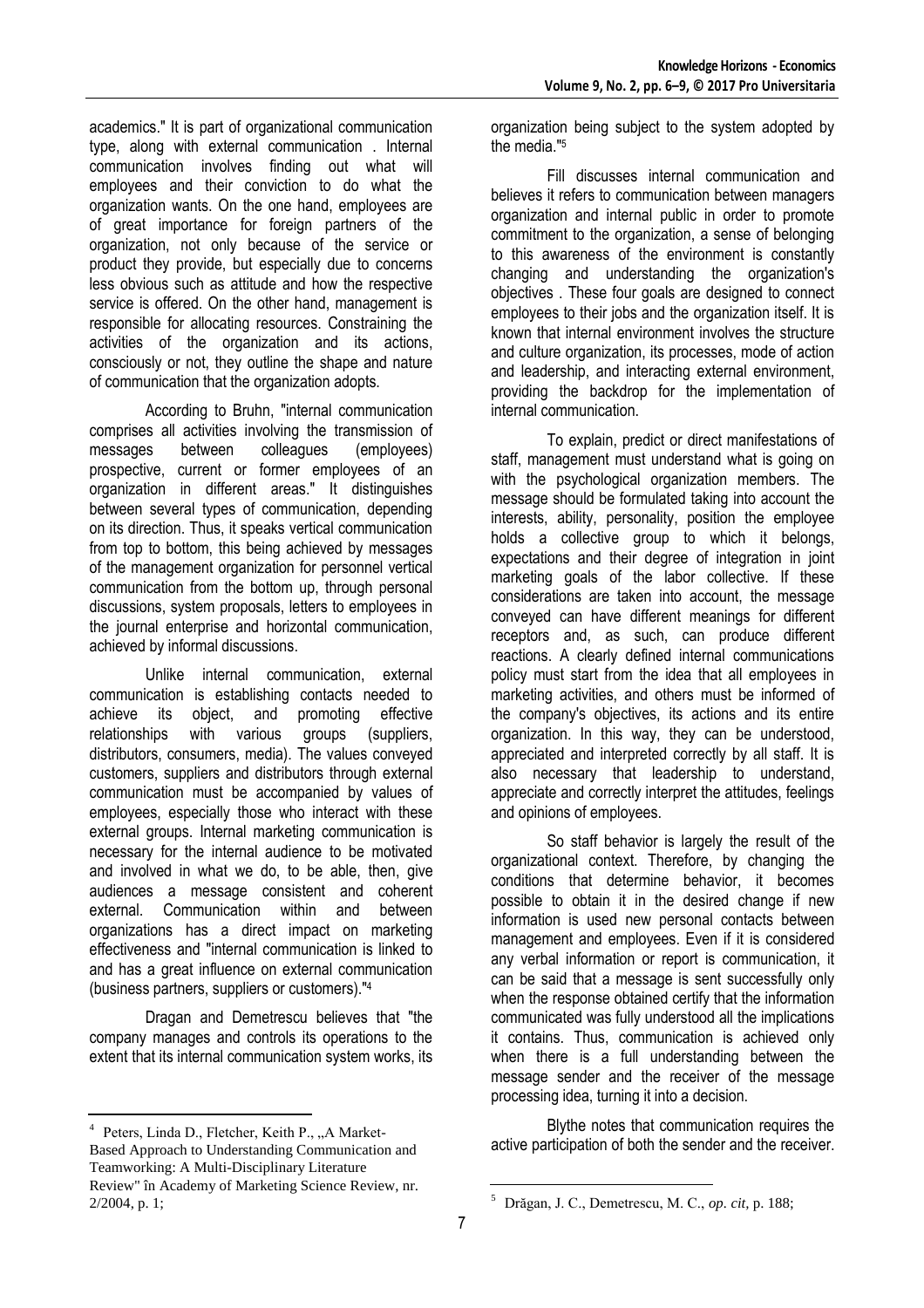It is not enough that the messages contain information that the organization wants to convey. They should be interesting also for consumers, employees or other persons to whom the organization wants to beaddress, to get their attention.

Employee role is changing, in Fill's oppinion. Where once it was only part of the organization, now it is seen as a promoter of the brand and the product. This applies especially in services where employees are the link between internal and external environment of the organization and their actions can have a powerful effect in creating a positive image among customers.[6](#page-2-0)

For example, it may be noted, the situation of a powerful organization IT market in Europe. The mission of this organization is considering focusing resources on value on top quality products and continuous improvement of all aspects of the business, in order to contribute to the success and further development of employees, customers and shareholders.

In their vision, quality comes first, trying each time to eliminate defects or disturbance of its processes. The focus is on customer and employee satisfaction. The latter can predict the occurrence of certain problems and may implement solutions using efficient and standardized methods to improve. Quality is, in the opinion of the organization, part of them, but when the quality is put first, a natural result of cost factors.

In terms of the organization's employees, they receive opportunities by promoting teamwork, productivity, creativity, confidence, integrity, fairness, involvement and development. Professional ethics is one of the core values of the organization analyzed. From the way business is conducted and treated customers, employees, shareholders, investors or suppliers apparent honesty, ethics and integrity of the organization. It encourages honest communication, constructive and timely within the organization and in customer relations, in order to solve problems, exchange information and share knowledge. In this regard, the company has promoted the policy called "Open Door", encouraging such discussions with managers directly about work related issues, salaries, performance evaluations of the jobs, disciplinary actions, conditions labor, supervision, etc. this internal policy envisages, however, and the situation of the employee, for certain reasons, does not wish to discuss certain matters with the manager directly. In this case, the employee may speak to everyone, regardless of hierarchy level, anytime.

This policy of "open door" brings the greatest benefit especially the sales department. Employees in the sales department can discuss with the regional manager, but they can also speak with the regional sales manager and / or Vice President Sales Department, including president of the organization.

However, despite the good intentions of the organization, vertical communication, from employee to manager is often flawed. Not communicate enough with the employee, which encourages the birth of rumors, a real problem with the company. At the same time, the employee loses gradually trust in his manager directly because they have the impression that he is not listening anyway and that his problems will not be solved or even understood. For this reason, the employee no longer appeals to the manager when there is a problem but he is creating a hypotheses and give rise to discussions in the group to which it belongs. It is obvious that these rumors, assumptions and discussions not only fuel distrust and disappointment employee to the organization, stressor that, at some point, will affect work performance of the employee and the general atmosphere within the organization.

The solution proposed by the organization was adopting and implementing a strategy of internal communication intended as an alternative to the existing situation at this point within the organization: employees are unhappy with the way they are being given certain information, which is often incomplete or wrong; some managers do not get the information they want from their supervisors or because they do not know how to obtain that information, either because their supervisors do not give enough importance to them; customers prefer to give rise to rumors or assumptions, instead of asking.

As a central point in the strategy of internal communication, the position transmitted to the internal public was, on the one hand, objective, focused on<br>professionalism, experience, high degree of experience, high degree of involvement in meeting the needs of employees and customers, and on the other hand, affective, highlighted by the motoo: "Employees - our strength", emphasizing the value and contribution of the employee in this organizations success. It feels that the employee is satisfied and motivated by everything that happens in the work environment, the organization and will raise awareness of its products and, consequently, will increase sales and incomes.

Therefore, internal communication, analyzed from the perspective of its integration in marketing communications, employee stands in the foreground, seen as a real force that contributes to the

<span id="page-2-0"></span> 6 Fill, Chris, *op. cit,* p. 895.